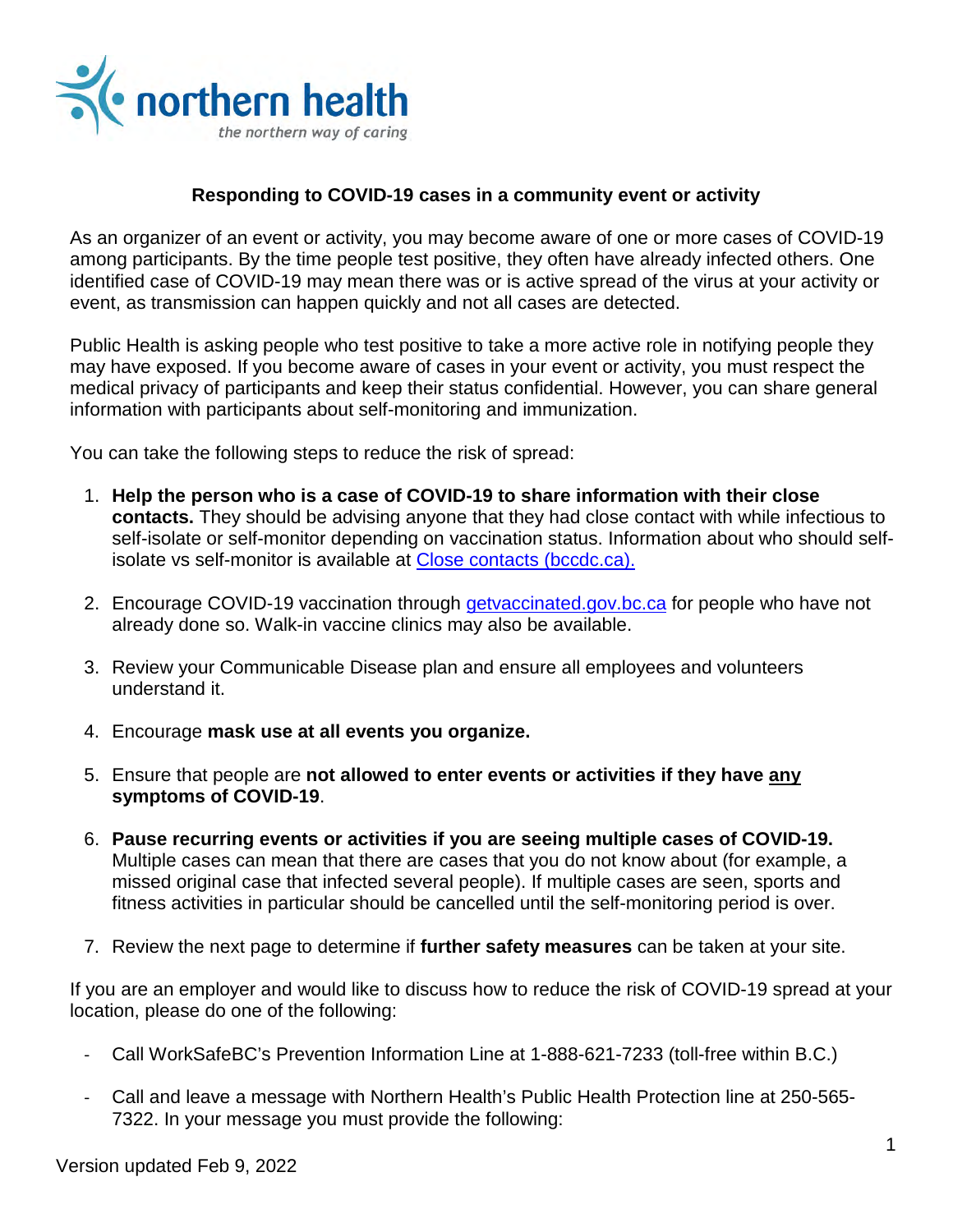

- o Your Full Business name and location
- o Name of person calling
- o Call back number

# **RESOURCES TO DECREASE COVID-19 RISK AT EVENTS AND ACTIVITIES**

Visit the following resources to learn more about decreasing the risk of spread of COVID-19 at events and activities that you organize:

## **Organizing safer social gatherings**

Follow all public health orders related to social gatherings. Information about these orders and about safety measures at social gatherings can be found here: **Safer Social Interactions (bccdc.ca).** 

#### **Understand and implement public health orders for organized events**

You can find information about your responsibilities as an event organizer, including expectations around checking vaccine cards, here: [Event Planning \(bccdc.ca\).](http://www.bccdc.ca/health-info/diseases-conditions/covid-19/event-planning)

#### **Communicable Disease plan**

Businesses should have a communicable disease plan. The goal of the communicable disease plan is to reduce the spread of illness at your business. Your business's communicable disease plan should include as much of your COVID-19 safety plan as feasible. See WorkSafeBC for more information on communicable disease plans at: [Communicable disease prevention: a guide for](https://www.worksafebc.com/en/resources/health-safety/books-guides/communicable-disease-prevention-guide-employers?lang=en)  [employers \(WorkSafeBC\).](https://www.worksafebc.com/en/resources/health-safety/books-guides/communicable-disease-prevention-guide-employers?lang=en)

#### **Masking of staff and patrons**

Event and gathering organizers are encouraged to recommend that participants mask while indoors, especially when they are unable to maintain at least 2 metre distance. Masks must cover the nose and mouth. Face shields are not an adequate substitute. Well-fitting, medical grade masks are better than cloth masks, especially respirator grade masks like N95s. More information about choosing effective masks can be found here: [COVID-19 mask use: Types of masks and respirators](https://www.canada.ca/en/public-health/services/publications/diseases-conditions/types-masks-respirators.html)  [\(Canada.ca\).](https://www.canada.ca/en/public-health/services/publications/diseases-conditions/types-masks-respirators.html)

#### **Ventilation**

While physical distancing reduces the risk of COVID-19 spread, COVID-19 can still spread at longer distances, especially in poorly ventilated areas. Take advantage of every opportunity to increase ventilation or use better ventilated areas, including maintaining your HVAC system, opening windows, and holding meetings/taking breaks in larger spaces or outdoors. More information about the role of ventilation in reducing the spread of COVID-19 can be found here: COVID-19: [Guidance on indoor](https://www.canada.ca/en/public-health/services/diseases/2019-novel-coronavirus-infection/guidance-documents/guide-indoor-ventilation-covid-19-pandemic.html)  [ventilation during the pandemic \(Canada.ca\).](https://www.canada.ca/en/public-health/services/diseases/2019-novel-coronavirus-infection/guidance-documents/guide-indoor-ventilation-covid-19-pandemic.html)